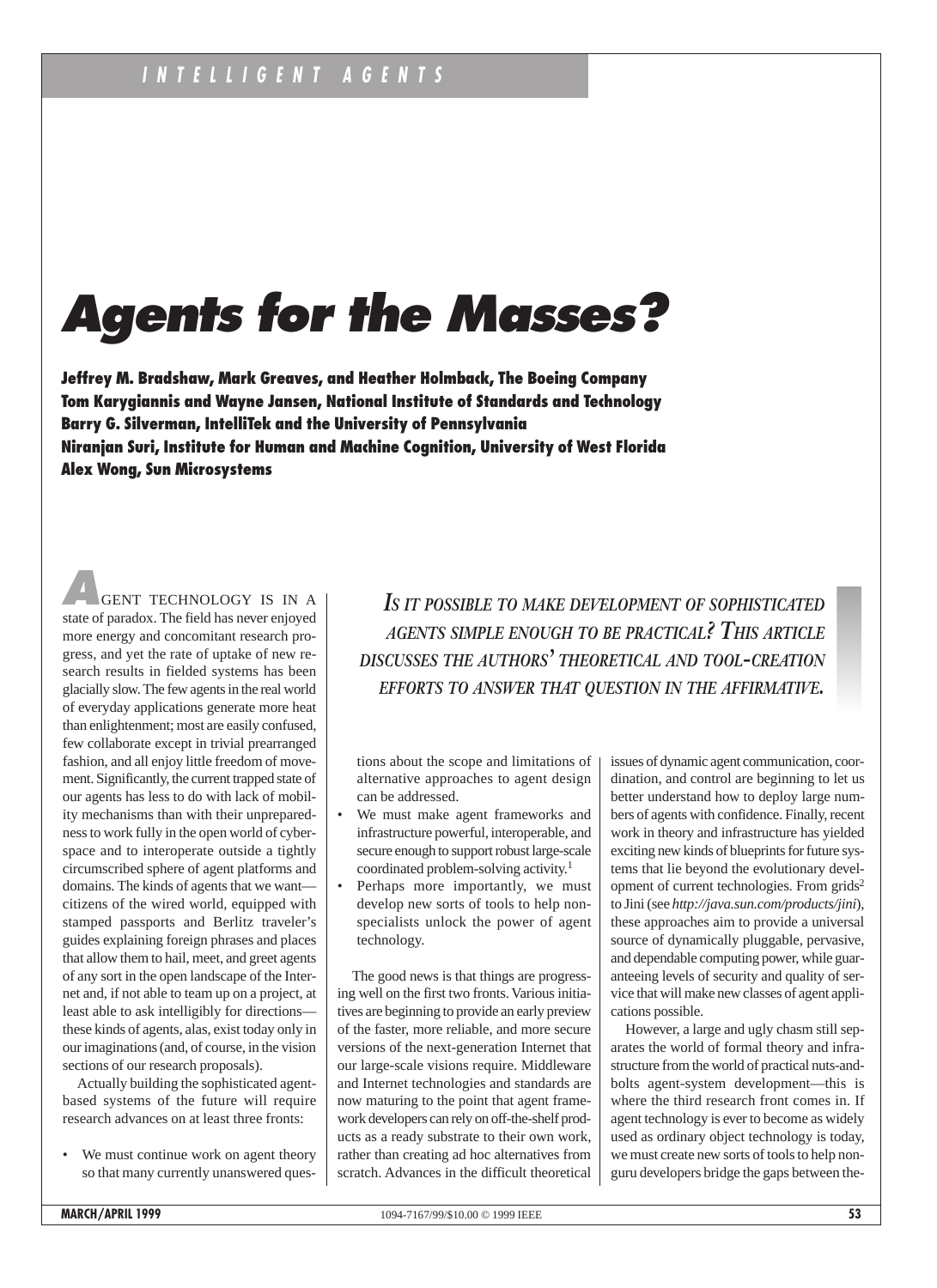#### **Policies and exception handling: a fence and an ambulance**

Twas a dangerous cliff, as they freely confessed, Though to walk near its crest was so pleasant; But over its terrible edge there had slipped A duke and full many a peasant. So the people said something would have to be done, But their project did not at all tally; Some said, "Put a fence around the edge of the cliff," Some, "An ambulance down in the valley. (Joseph Malins)

With the potential for increased power and freedom that agent systems afford also come increased dangers and vulnerabilities. One of the most important recent developments in agent technology has been the growing momentum to find general management mechanisms for large-scale heterogeneous agent-based systems operating in open environments. It's a dangerous cliff. Do we need a fence or an ambulance? Or both?

With respect to the ambulance, Mark Klein and Chris Dellarocas at MIT are developing a shared exception-handling service for agents.<sup>1</sup> They characterize this service as a kind of *coordination doctor*: "it knows about the different ways multiagent systems can get 'sick,'actively looks systemwide for symptoms of such 'illnesses,'and prescribes specific interventions instantiated for this particular context from a body of general treatment procedures." The hope is that this approach will both simplify agent development and make exception-handling behavior more effective and tunable.

We believe that the policy-based fences for agent communication and management advocated in this article can complement and enhance an exception handling approach. We are collaborating with MIT on an experimental testbed that will integrate our KAoS agents and conversation policies with their exception-handling mechanisms. The policies governing some set of agents aim to describe expected behavior in sufficient detail that deviations can be easily detected. At the same time, related policy support services help make compliance as easy as possible. Standing between the policy support and exception handling services, shared enforcement mechanisms operate as a sort of "cop at the top of the cliff" to warn of potential problems before they occur. When, despite all precautions, an accident happens, the services of the exception handler are called as a last resort in to help repair the damage. In this manner, the policy-based fences and the exception-handling ambulances work together to ensure a safer environment for agent systems.

Beyond these initial considerations, a policy-based approach affords other advantages, such as: reuse, efficiency, context-sensitivity, and verification.

**Reuse.** In the domain of agent conversation, the requirement for reusable policies has manifested itself with different names and somewhat different concepts (such as FIPA's *interaction protocols,*<sup>2</sup> Jackal's *conversation specifications,*<sup>3</sup> and COOL's *conversation plans*4), but the current acceleration of convergence is heartening.5,6 Policies encode successful patterns among agents and their platforms, packaging them in a form when they can be easily reused as occasion requires. We do something similar in human discourse when we adopt rules of parliamentary procedure as a way to structure a formal debate. Though the relationship among the debating parties may be adversarial, there is a mutual recognition that adopting common ground rules is in everyone's best interest. While the rules restrict our freedom and perhaps do not perfectly apply to every situation, we have the benefit of knowing that they have been tested and modified over many years to facilitate greater efficiency and fairness. By adopting such sets of rules when they apply, we reap the lessons learned from previous analysis and experience while saving ourselves the time it would have taken to reinvent them from scratch.

**Efficiency.** In addition to lightening the agent designers' workload, explicit policies can often increase the runtime efficiency of the agents themselves. For example, conversation policies reduce the agents' in-

ory, plumbing, and practice. Currently, full appreciation of leading-edge developments in agent theory and frameworks requires sophisticated knowledge of speech-act theory, formal semantics, linguistic pragmatics, logic, security design, Internet and middleware technologies, distributed computing, planning, and other disciplines that are not likely to be present in a typical developer's skill set. Without good tools, rapid advances in theory and infrastructure might paradoxically attenuate rather than accelerate the adoption of agent technology as members of the developer community spin their wheels or ultimately give up in disgust. Hence we must ask, is it possible to make development of sophisticated agents simple enough to be practical?

Fortunately, the agents community has not completely neglected the question of tools.<sup>3</sup> The DARPA CoABS program<sup>4</sup> and complementary initiatives in Europe and Asia are vigorously supporting research to accelerate the development of scalable interoperable agent theory and tools, and are promoting the eventual adoption of standards through bodies such as FIPA and the OMG. As part of these efforts, we are working to extend theory and create tools in two areas: agent communication and agent management. Common to both areas is the theme of using explicit representations of agent *policies* to help make interactions among agents and with their environment more simple and reliable (see the "Policies" sidebar). This article discusses our current research directions and preliminary results in each of these areas.

#### **Theory and tools for agent communication**

One of the few constants across competing accounts of agenthood is the emphasis on an agent's capability to coordinate with other agents through an explicit interagent communication language. This capability is vital to the promise of large-scale interoperability: the idea that sets of independently developed agents will be able to usefully work together. Conversely, we can trace many of the difficulties in assembling reliable, flexible, interoperable agent systems to an agent's communication subsystem. The problems span the gamut from differing interpretations of the core messaging protocols to inconsistent ontological frameworks and disagreements about the meanings of larger message sequences. One way to address these problems, and thereby to promote agent interoperability, is to create standards-based tools that make it easy for agent developers to "do the right thing" and create agents that operate using a common set of communication assumptions. The tools would facilitate interoperability and ensure robustness by generating appropriate conversation policies. As we'll show, we have a concept for one type of tool that would help developers using the same *agent communication language* to guarantee that their message sequences are consistent and conform to the semantics of the ACL.

**From agent messages to agent conversations.** Our working hypothesis over the past few years has been that agent communication is better modeled when conversations rather than isolated messages are taken as the primary unit of analysis.<sup>5</sup> As Terry Winograd and Fernando Flores observe,

The issue here is one of finding the appropriate domain of recurrence. Linguistic behavior can be described in several distinct domains. The relevant regularities are not in individual speech acts (embodied in sentences) or in some kind of explicit agreement about meanings. They appear in the domain of conversation, in which successive speech acts are related to one another.<sup>6</sup>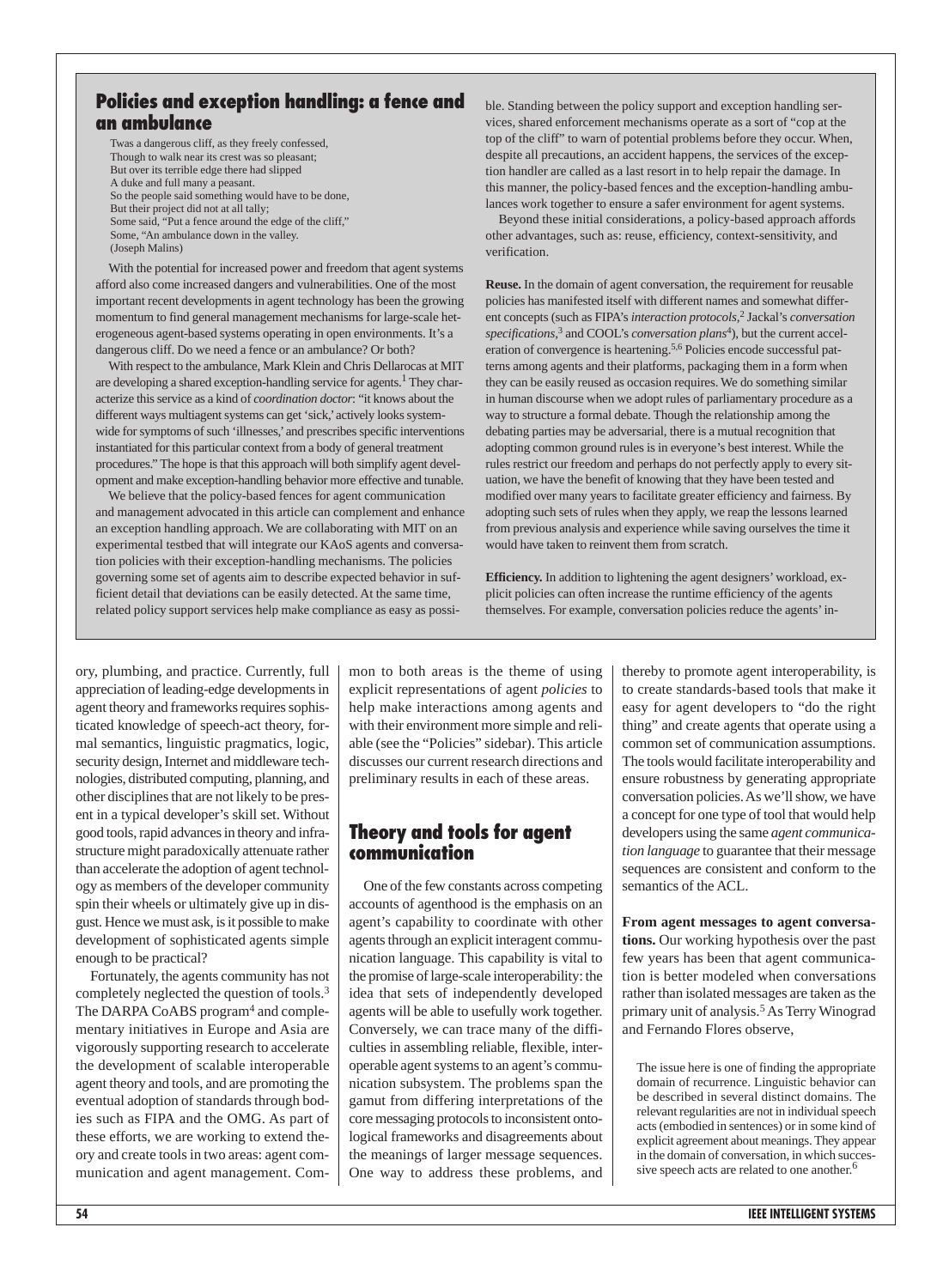ferential burden in comparison to unrestricted agent dialogue by limiting the space of alternative conversational productions that they need to consider. Because a significant measure of conversational planning for routine interactions can be encoded in conversation policies offline and in advance, the agents can devote more of their computational power at runtime to other things. Thus, the goal for conversation policy representation and implementation is to find a sweet spot somewhere between the extremes of the fixed protocols of typical distributed software on the one hand and something approaching completely unstructured freeform human dialogue on the other. Similarly, with respect to agent management policies, we want to express the policy formulator's intent at an optimum level somewhere between today's complex and limited Java security and resource management mechanisms and an overly simple global "switch" with high, medium, and low settings.

**Context-sensitivity.** Throughout this article, we have emphasized the importance of pragmatic considerations as they apply to agent behavior. The ability to selectively sense and contextually react to its environment is a hallmark of agent behavior. Explicit policy representation improves the ability of agents and agent platforms to be responsive to changing conditions, and if necessary reason about the implications of the policies which govern their behavior. As mentioned elsewhere in the article, the Java platform itself has moved in this direction by moving security preferences from their implicit representation in code to an explicit external representation in policy. In principle, this allows certain agent rights and privileges to be granted and revoked at runtime through reinitialization of the policy object.

**Verification.** By representing policies in an explicitly declarative form instead of burying them in the implementation code, we can better support important types of policy analysis. First—and this is absolutely critical for security policies—we can externally validate that the policies

are sufficient for the agent's tasks, and we can bring both automated theorem-provers and human expertise to this task. Second, there are methods to ensure that agent behavior which follows the policy will also satisfy many of the important properties of reactive systems: liveness, recurrence, safety invariants, and so forth. Finally, with explicit policies governing different types of agent behavior, we can begin to understand and predict how policies would compose with one another, and how we might automatically generate code to implement a given policy.

In the context of the DARPA CoABS program, we are partnering with researchers at MIT, University of Massachusetts, and Cycorp in a longer-term effort to understand the interplay among agent control and conversation policies and mechanisms. In the coming months, we expect to have initial experimental results.

#### **References**

- 1. M. Klein and C. Dellarocas, "Exception Handling in Agent Systems," to be published in *Proc. Autonomous Agents '99,* ACM Press, New York, 1999.
- 2. FIPA 97 Specification, 1997; www.fipa.org.
- 3. R. S. Cost et al., "Jackal: A Java-Based Tool for Agent Development," *Proc. 1998 Nat'l Conf. Artificial Intelligence (AAAI-98) Workshop on Software Tools for Developing Agents,* AAAI Press, Menlo Park, Calif., 1998, pp. 73–82.
- 4. M. Barbuceanu, "Coordinating Agents by Role-Based Social Constraints and Conversation Plans," *Proc. AAAI '97,* AAAI Press, 1997, pp. 16–21.
- 5. M. Greaves, H. Holmback, and J.M. Bradshaw, "Agent Conversation Policies," *Handbook of Agent Technology,* J.M. Bradshaw, ed., AAAI Press/ MIT Press, Cambridge, Mass., 1999.
- 6. M. Greaves, H. Holmback, and J.M. Bradshaw, "What Is a Conversation Policy?" to appear in *Proc. Autonomous Agents '99 Workshop on Specifying and Implementing Conversation Policies,* ACM Press, 1999.

Informally, we can think of agent conversations as sequences of messages involving two or more agents that are intended to bring about a particular set of (perhaps jointly held) goals. So, for example, a conversation between a purchasing agent and a supplier agent might be intended to further the shared goal of continuing an existing business relationship, and also further individual profitmaximization goals. This focus on conversational goals, rather than on particular syntactic message-exchange patterns, marks an important difference from the way developers think about typical computing communication protocols. Individual agent conversations might admit side conversations and a great deal of flexibility in message content and sequencing while remaining consistent with the conversational goals and the rules of semantics and pragmatics such as those we discuss in the next subsection. Developers thus must explicitly consider issues related to planning rules and goaldirected behavior when designing agent communication.

**Conversation policies.**Although human conversation normally proceeds quite effectively without spelling out specific rules and hierarchies in advance, as agent developers we have found it useful to define prescriptive *conversation policies*. In practice, this means that before entering into a conversation, the agents involved first mutually agree on a given conversation policy—or set of policies—that will structure their interaction. Typically, these policies will have been previously defined by an agent developer and placed in a commonly accessible library (although they could of course have been coded into the behavioral logic of the agents themselves). Once the governing conversation policies have been agreed to, the agents involved abide by the constraints defined in the policy for the duration of that conversation.

We define conversation policies to be sets of declaratively specifiable constraints on agent conversation that can abstract from some of the details of the particular ACL and agent implementation.7 Specific instances of agent conversations relate to their governing policies as a token relates to its type. The constraints that make up a policy can range from the very general (for example*,* that any contract conversation must include a negotiation phase) to the very specific (in KQML, an ASK-IF message type must be followed by a TELL message type or an error primitive). An

interesting class of policies is concerned with semantic message constraints, because they involve restrictions on the meanings that individual messages can be used to convey at each stage of the conversation. For example, in an auction, one policy might restrict a price message to mean that the agent is committed to paying the price if the bid is accepted. We can also identify distinct policies that regulate pragmatic issues in communication, such as interruption and turn-taking behavior.

In the past, we have used small augmented



Figure 1. The KAoS Offer conversation policy. Note that "silence" is not a communicative act in the way we have been using the term.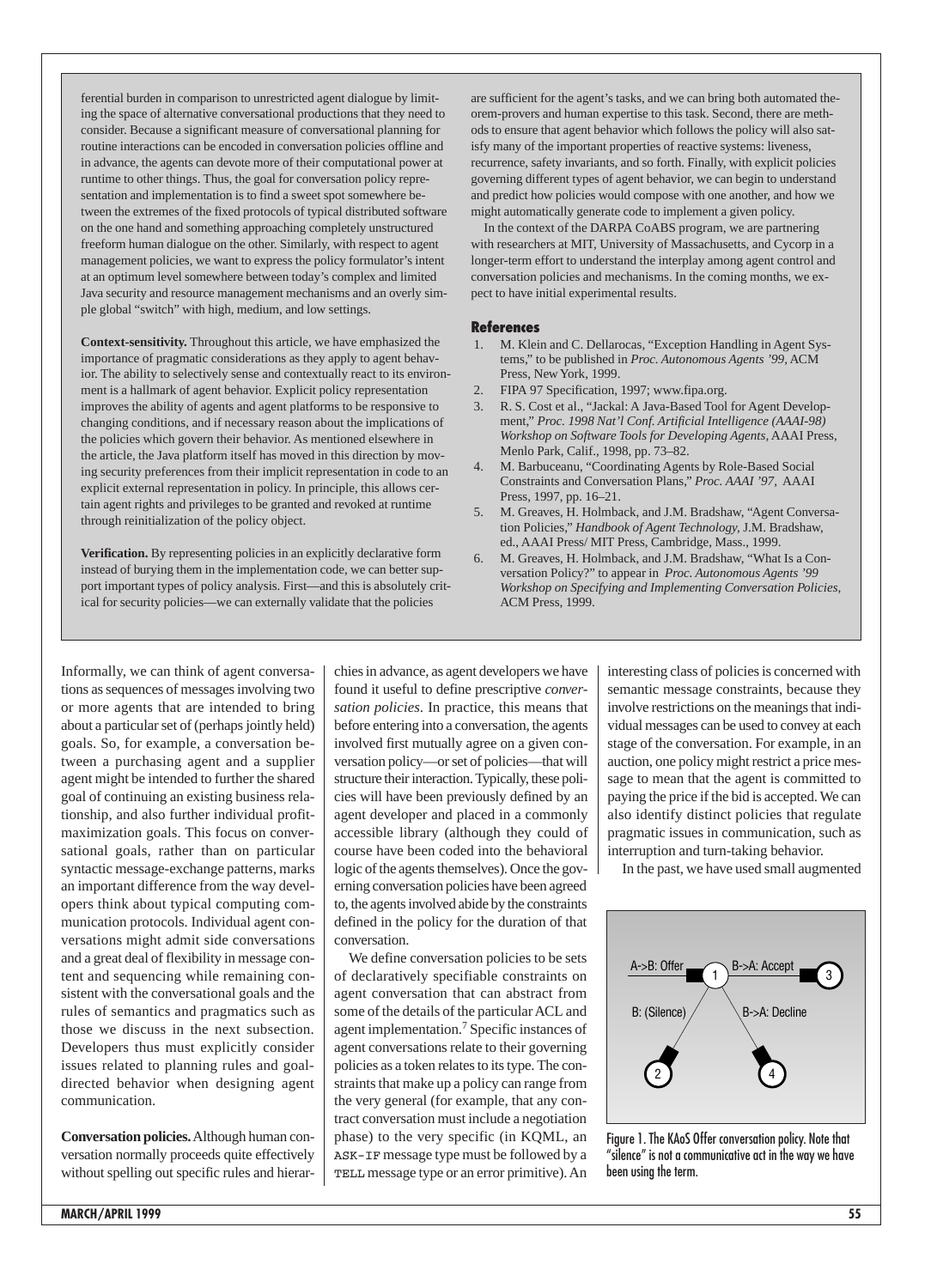finite-state machines to represent the allowable speech-act sequences in our conversation policies (see Figure 1). FSMs are easy to conceptualize and implement, and might be adequate for the routine interaction of many kinds of simple agents. However, they have limited ability to express many kinds of constraints relevant to conversations (for example, higher-level goal structures or information about overall timing and security). More expressive formalisms for conversation policies can be constructed out of statements in a suitable dynamic logic; less expressive (but perhaps more readily understandable) formalisms could be built out of regular expression grammars. Our Conversation Design Tool, which we describe later, is a tool for designing and verifying certain classes of conversation policies.

Assuming a suitably expressive constraint representation, we could easily structure conversation policies to allow for some degree of emergence. Rather than specifying the exact sequence and type of messages involved, such a policy would contain only high-level constraints. The resulting looser control of a conversation governed by this kind of policy would allow great flexibility for the agents involved, while of course requiring a greater sophistication and shouldering of computational burden on their part. More specifically, such a flexible policy might describe a relative sequence or pattern of *landmarks* (for example, an offer has been made; an offer has been accepted) in a conversation of a given type, each landmark defining a set of specifiable properties that must hold the agents involved at that point in the conversation, and the overall policy simply requiring that the transitions between conversational landmarks be made by an appropriate sequence of one or more communicative acts.

For example, a segment of the KAoS Offer conversation policy shown in Figure 1 involves an offer made by some agent A, immediately followed by an accept or decline by some other agent B.<sup>5,8</sup> While it is reasonable to think of offering and accepting as typically being a two-step process, this might not always be the case: between A's offer and B's acceptance, B might ask A for a clarification about payment, or how long it will take A to do the task, or if the offer will still be around if B delays acceptance. In these cases, there could be any number of subsequent exchanges between A and B until the acceptance (or nonacceptance) of the original offer. While the KAoS framework can-

not completely specify actual emergent dialogues ahead of time as to the number and exact sequence of messages involved, it can still describe them as a relative sequence or pattern of messages *(*for example, it cannot accept an offer until one is made) and will have some restrictions on their structure (general provisions for turn-taking) and content (a requirement for explicit expiry conditions on the offer).

In the KAoS agent framework's current version,<sup>5</sup> the responsibility for conversation management is shared between two parts of each agent: the *conversation handler*, which the framework supplies along with other components of the *generic agent*, and the agentspecific *extension,* which the agent developer supplies. The conversation handler determines what conversational moves are allowed given the particular conversation policies currently in force and the conversation history to that point, and the extension deliberates among the possible options supplied by the conversation handler. Once the agent's extension has formulated a message to send, its conversation handler makes sure that the message complies with one of the allowable options. The conversation handler also handles any unforeseen errors and exceptions that might happen during message transport.

#### **The role of pragmatics in agent conversation.** Although current work on the semantics of basic communicative acts and team

behavior provides a good starting point for conversation policy designers,<sup>8,9</sup> agent researchers have generally neglected the important role of pragmatics in agent communication languages. We believe that the considerations of pragmatics are important enough to warrant detouring from our main line of discussion to elaborate on them (see the "Pragmatics" sidebar).

**Description of the conversation design tool.** We are designing and developing the conversation design tool described in the "Pragmatics" sidebar as a specialized type of *heterogeneous reasoning system*. 10–13 In brief, an HRS is a composite formal reasoning support system that includes multiple-component logical subsystems, each with its own syntax, semantics, and proof theory. The HRS also includes inference rules that operate between the different subsystems. The goal of an HRS is twofold:

to provide a logically rigorous environment in which a user's reasoning using multiple different representations can proceed simultaneously, and

to support the logically sound transfer of intermediate results among the component reasoning systems.

An HRS is not itself an automatic theorem prover, although it can incorporate components that implement automated reasoning over some defined logical fragment. Rather, an HRS is a formal reasoning environment in which a user can employ the resources of several different representation and inference systems in order to reason about a particular domain.

Stanford University is developing the OpenProof system as an extensible framework that allows a logician to build a custom HRS for an identified domain. It is implemented as a collection of Java Beans, allowing additional user-defined deductive subsystems to be smoothly integrated. Open-Proof currently includes implementations of several types of simple logical subsystems. These include both graphically based logical subsystems (for reasoning involving, for instance, Venn diagrams and blocks worlds) and sententially based logical subsystems (for reasoning using the representations of classical first-order and modal systems). More importantly, though, OpenProof also includes a sophisticated framework for linking the various component subsystems together to yield heterogeneous proof trees. Its design supports adding proof managers for different logics, and also supplies a method to define inference rules that bridge the different deductive subsystems.

The CDT will bind together a particular, identified set of logical subsystems that are found to be useful for reasoning about and modeling conversations in particular ACLs. Because part of our research involves identifying these useful deductive subsystems, the precise collection of components in the CDT has not yet been finalized. Our strategy will be to select a base set of logical subsystems for the CDT, and to evaluate this selection using a group of KAoS developers at Boeing. On the basis of their feedback about usability and appropriateness to their problem domain, we will expand and modify our base set of representations. In its initial incarnation, the CDT will provide the following types of deductive systems to its users:

• *A natural deduction reasoning system for standard first-order logic.* This will let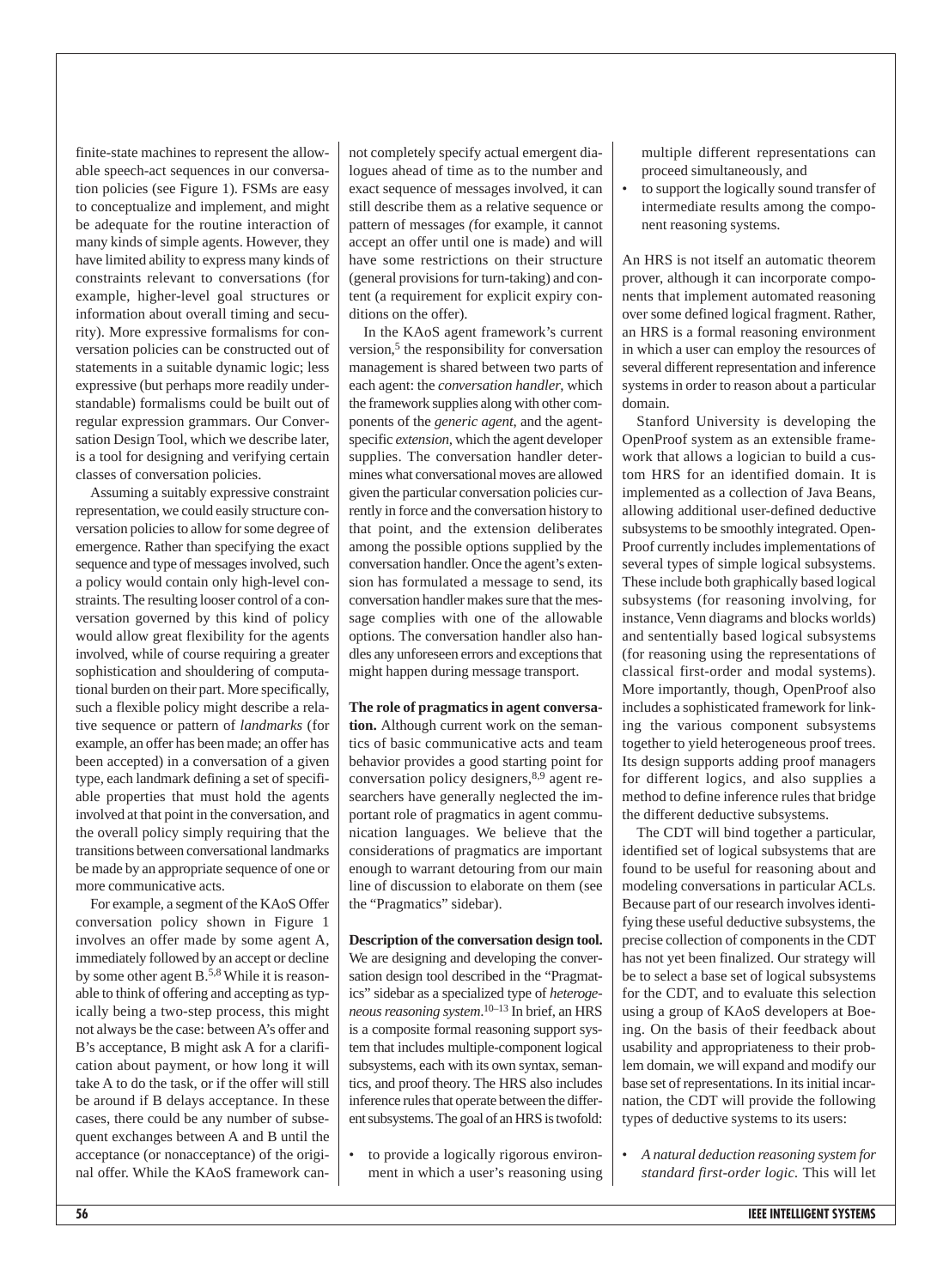### **Pragmatics in agent communication**

Pragmatics is implicitly a part of the semantic analysis of agent communication languages in that the semantics of message types (for example, request and tell) is typically based on the pragmatic analysis of the ACL speech act designators associated with the eponymous natural language performatives. $<sup>1</sup>$  (We note, however, that specifying the seman-</sup> tics of the communicative act designators in *not* equivalent to specifying the semantics of the ACL expressions that use these designators.) As we will argue, interoperability is not just a matter of using the same set of speech act designators with the same meaning and a common syntax for the messages that include them. It also involves being as cooperative and sensitive to context as possible so that the intended meaning of an ACL message can be correctly and efficiently inferred. This is one of several areas where an understanding of the role of the pragmatics can provide valuable guidance to agent designers.

Developers of current ACLs have exploited the parallels between agent communication and human communication in developing the syntax and semantics of their languages. The area of syntax is relatively noncontroversial, the major ACL-related requirement being that the syntactic scheme adopted be sufficiently expressive to capture the structure of what is being communicated. The major new development in ACL syntax is that, due to the ubiquity of XML content and ready availability of XML parsers, developers are increasingly abandoning Lisp-like ACL syntax in favor of richly structured markup languages.

In contrast, the area of semantics has generated a diversity of approaches.2-4 The approach we describe in this article is consistent with the Cohen-Levesque analysis of joint intentions, although some of the concepts could certainly be adapted to other types of semantics.<sup>2,5</sup> Jointintention theory supplies a denotational semantics based on ascribing certain mental states to the communicating agents. A basic principle of this style of semantics is *compositionality,* meaning that we can derive the semantics of a complex act from the semantics of the acts that are its syntactic components. Using this kind of model, we can define an ACL that allows for principled extensibility. In other words, we can define a language with a small core set of operators and define additional operators in terms of this core set; the semantics of the newly added operators are defined to be the compositional result of the component core operators in its definition. This type of semantics stands in contrast to the original operational semantics proposed for KQML.3,6 Because KQML's message types were defined independently, it is not possible to determine the exact relationship between a pair of messages, or to understand how new messages can be reused in existing conversation structures.

Both semantics and pragmatics are involved in the meaning of ACL expressions. (Note that the entire ACL expression, not just the communicative act, is in the proper subject of pragmatic analysis.) In the study of natural languages, semantics is often viewed as an account of the core truth conditions of a sentence—the basic conditions under which the sentence or the proposition it expresses is true independent of con-

text. An expression's semantics thus defines its literal meaning—that aspect of a sentence's meaning that is common across every context of usage. The pragmatics of natural-language expressions, on the other hand, is concerned with that aspect of meaning that arises from *the context of use,* and how that context contributes to both the total meaning and the effects of an utterance. For example, the statement "It is cold in this room" has a syntactic analysis and a literal, semantic meaning that is constant across all of its possible uses, $<sup>7</sup>$  namely that the temperature</sup> in the room is cold relative to the speaker. However, given a specific context, the sentence could be used to state a fact, request that the listener close a window, warn the listener not to enter the room, or some combination of the above.

Although analyses of some of the KAoS core conversation policies and the application of the joint-intention theory semantics to conversation policy design have been published previously, $8$  we have only recently begun to investigate the role of pragmatics.<sup>1</sup> Like many agent communication languages, KAoS makes a distinction between communication, content, and contextual portions of agent messages. The communication portion encodes information enabling proper message routing, such as the identity of the sender and recipient. The content portion contains the actual gist of the message (for example, the specific request or information being communicated). The contextual portion describes the act intended by sending the message (this is done by tagging the message with a communication act designator such as request or inform), a reference to the governing conversation policy or policies, a unique identifier for the conversation instance, and the various conversation option parameters proposed or currently in force. In addition, this message context might also contain other descriptive information useful for the agent interpreting the message, such as the language used to express the content and references to particular ontologies associated with it.

One way we think pragmatics comes into play in ACL expressions is in the selection of an appropriate communicative act designator to convey the agent's intention or purpose for a particular message in the context of a conversation policy. Given, for example, that a certain agent wants to request X, it seems intuitive that the best way to do this would be through an ACL expression with something like REQUEST as the communicative act designator and a description of X as the propositional content. However, there is no reason from a strictly semantic or syntactic perspective why the agent could not instead use INFORM as the communicative act designator and something like "I ask you to give me X" or even "I want you to give me X" as the propositional content to perform the request. Because these two forms are semantically interchangeable, it is a *pragmatic* principle of ACL usage that would account for one or the other messages (typically the one with REQUEST) being preferred.

The philosopher H.P. Grice suggested that there is an overall pragmatic principle—the Cooperative Principle—that speakers of natural languages implicitly follow as they engage in conversation. This principle relies on the assumption that communication succeeds because speakers and hearers assume they are cooperating to achieve communicative goals:

users of the CDT perform reasoning using classic natural deduction introduction and elimination techniques over a first-order language with equality. This subsystem will also include automatic theorem provers for this logic. OpenProof currently includes two such theorem provers: one based on resolution and one based on the matrix method, as well as a specialized variant of the matrix method prover that incorporates domain knowledge to increase its speed in a certain class of domains. We might extend this subsystem to support simple reasoning (though not theorem-proving) in modal logic, as many of the important semantic properties of agent conversations are naturally expressed via modalities.

• *A Petri net deductive system*. Petri nets are a common graphical formalism for modeling systems that are driven by discrete events and whose analysis essentially involves issues in concurrency and synchronization. They have a fairly simple and intuitive semantics based on state transition graphs, and a well-understood

set of update rules. They are an important technical tool with which to investigate communication and coordination in agent systems. The basic CDT will contain a Petri net reasoning tool integrated as an OpenProof subsystem.

• *An enhanced Dooley graph deductive system*. Enhanced Dooley graphs are a variety of FSM diagram H. Van Dyke Parunak developed for the analysis of agent dialogue at a speech-act level.<sup>14</sup> They occupy an attractive middle ground between FSMs that label nodes with par-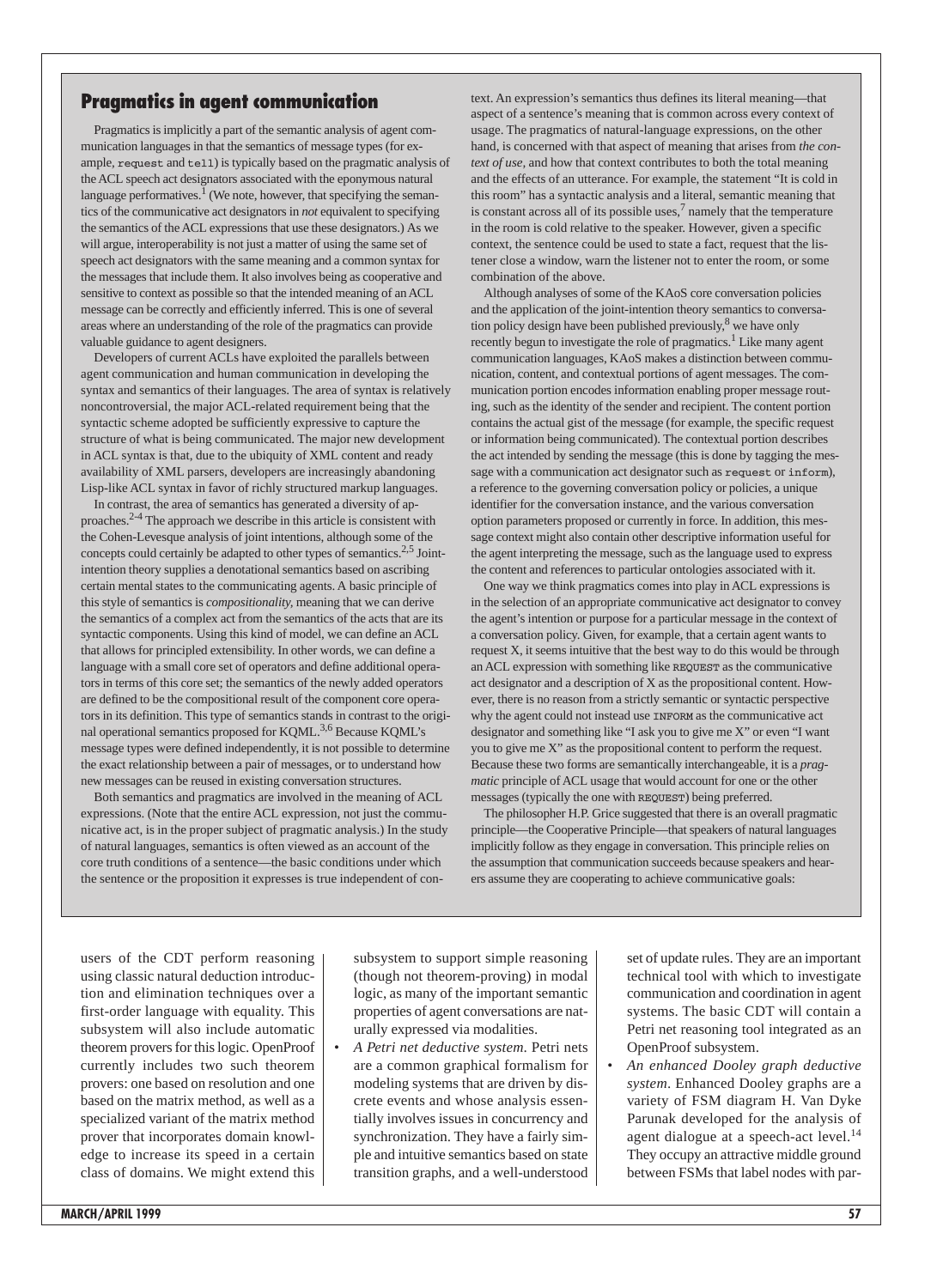Make your conversational contribution such as is required, at the stage at which it occurs, by the accepted purpose or direction of the talk exchange in which you are engaged.

The Cooperative Principle is admittedly vague and does not by itself account for much of the form and content of human conversation. However, since the time this principle was first formulated it has become generally accepted that speakers and hearers implicitly follow this and related principles when they use and interpret natural language.

Meaningful agent conversation is also subject to pragmatic principles. What might these pragmatic principles be? First, we think it is reasonable to assume that agents are at their most cooperative when they are most direct in their communication. (Note that this assumption is not always valid for human communication where conditions such as politeness enter in.) We propose the following *agent cooperative principle* as a specialization of the Cooperative Principle for agents using speech-act-based ACLs:

Make your conversational contribution as direct as possible by using an ACL expression whose communicative act designator *most directly* represents the intended communicative act.

For the ACP to be useful, it is necessary to give criteria for determining what is the most "direct" communicative act designator in a given context. One promising idea involves an analysis of the logical entailment relations between different communicative acts (illocutionary acts) with respect to their conditions of success and satisfaction. (The conditions of satisfaction are based on the semantics of the communicative act and constitute those conditions that must obtain in a context for the act to count as having been fulfilled in the context.) For example, Daniel Vanderveken notes that

many illocutionary acts have *stronger conditions of satisfaction* than others, so that whenever they are satisfied in a possible context of utterance, the other illocutionary acts are also satisfied. For example, if a promise to be nice is kept then the assertion that the speaker can be nice is *eo ipso* true.10

A speech act whose formal conditions of satisfaction are stronger than

those of another speech act would thus be the more direct. As applied to agent communication, consider the following abstract ACL expressions:

REQUEST: Send me four widgets by tomorrow INFORM: I want you to send me four widgets by tomorrow

The ACL expression with REQUEST has stronger conditions of satisfaction than the ACL expression with INFORM, because the conditions of satisfaction of the former include those of the latter (that is, part of satisfying a request to send four widgets is that the sender is informed of the receiver's desire for four widgets, but not vice versa). Thus, if the goal is to be sent the four widgets, then the ACP would dictate that REQUEST should be the ACL message chosen. However, as should be obvious, if A's communicative intent is to just make its desires known to B, then the REQUEST is too strong for the communicative intent and an INFORM should be sent. In this fashion, the ACP, in conjunction with criteria for judging directness, provides principled grounds for selecting one type of message over another.

Following the ACP necessarily limits the freedom of the developer or agent by restricting the kind of content that can be put in a given message. For example, it would exclude the less direct requests within the content of an INFORM message mentioned above. But recall that one of the purposes of making the communicative act designator explicit within ACLs was to lessen the inferences necessary by the message recipient.<sup>11</sup> Without the limitations provided by the ACP, this burden might well increase because the content language might be powerful enough to express any number of indirect communicative acts. Previous analysis has shown that this can happen in subtle ways.<sup>8</sup> We acknowledge that the pragmatic restrictions provided by the ACP definitely involve a trade-off of this sort over the expressive power of the agent content language, but see this as a necessary consideration for agent researchers interested in the practicalities of fielding agent systems in large-scale applications.

Beyond the ACP, pragmatic considerations determine how contextual factors (for example, time constraints, resource availability, trust between the participating agents) come into play in agent conversations and con-

ticipants and FSMs that label nodes with dialog states. M.P. Singh has done some recent work using EDGs as a descriptive mechanism for his ACL semantic theories.15 We are hoping to implement an EDG subsystem and editor as an Open-Proof plug-in module for the CDT.

Once the CDT's logical subsystems are fully developed, we will populate them with the necessary aspects of semantic and pragmatic theory to allow reasoning about various ACL properties. For example, one of our initial goals is to explore the logical consequences of the theory of joint intentions.<sup>8,16</sup> We would like to verify, for example, that the semantic properties of formalized KAoS basic conversation policies would result in team formation. The results of these and other analyses will serve as the foundation for a library containing a starter set of proven conversation policies that agent designers can reuse or specialize. When agent designers using CDT are satisfied that the models they have built adequately capture their assumptions and intent for agent communication within a particular setting, they will use the CDT to generate the actual conversation policy definitions required.

The CDT's integration of an appropriate set of representational and deductive tools along with the availability of a starter set of proven conversation policies will make the job of designing sophisticated agents easier. Currently, reasoning about ACLs requires familiarity with modal logic, plus a fair amount of comfort with formal proof techniques. However, by importing these same problems into the reasoning environment of the CDT, we hope to see decreases in proof complexity, coupled with increases in proof readability and usability for those not trained in logic. Essentially, we believe that using structured graphics, or *mediating representations*, 17–19 to carry part of the cognitive load in reasoning will result in a simpler and more intuitive environment in which to explore the conversational possibilities in a given ACL. Because of this, we hope that agent designers and developers who have had only a minimum of training will be able to use the CDT to explore and verify individual conversation policies.

## **Framework and tools for agent management**

The second part of our research is aimed at creating agent management tools based on policy-based mechanisms. This will require substantial enhancements to basic Java security and resource management platform features to better support agent technology requirements. Although Java is currently the most popular and arguably the most securityconscious mainstream language for agent development, current versions fail to address many of the unique challenges posed by agent software. While few if any requirements for Java security and resource management are entirely unique to agent software, typical approaches used in nonagent software for defining and executing security policies and mechanisms are usually hard-coded. They do not allow the degree of on-demand config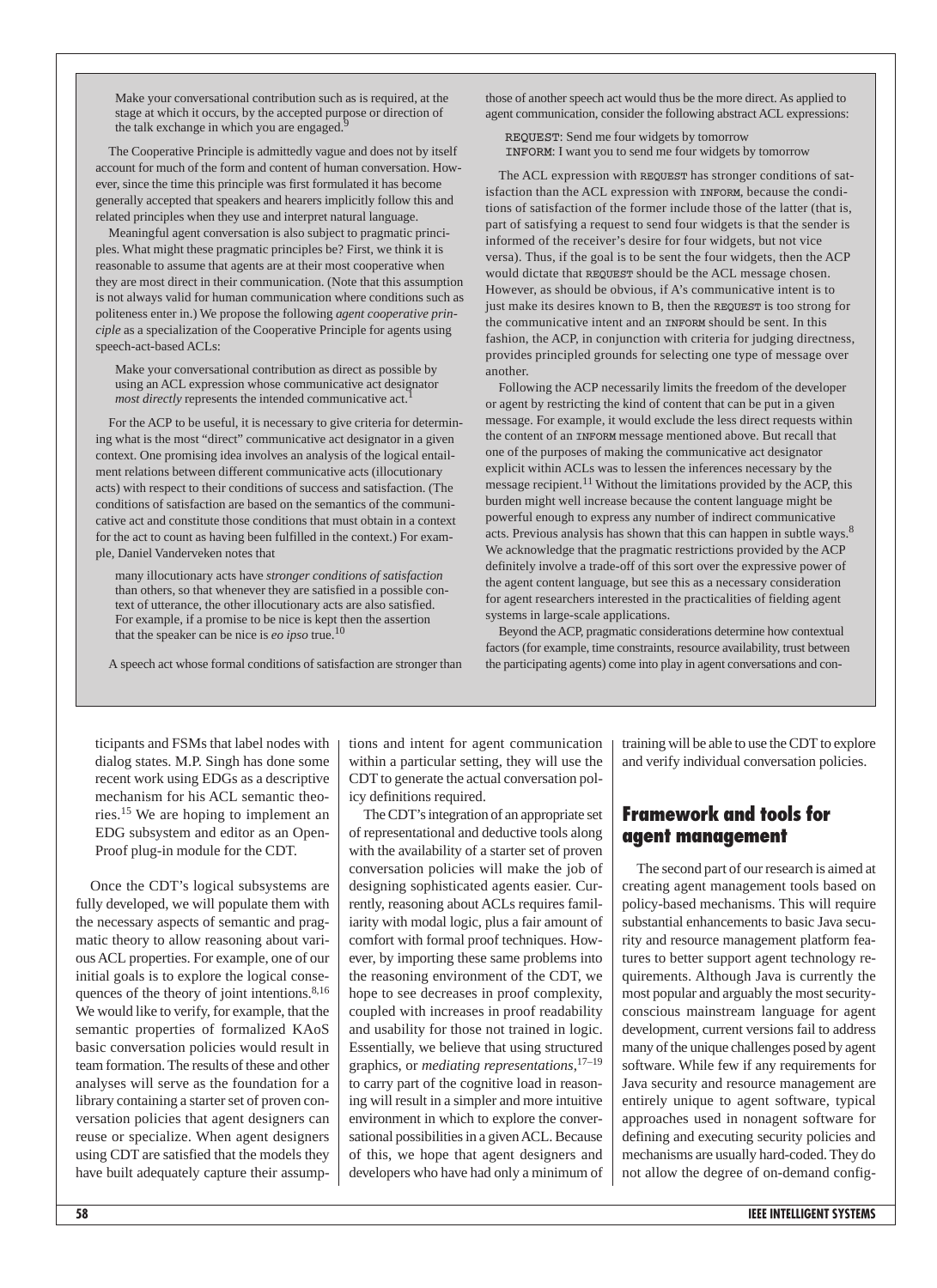versation policies. Contextual factors might affect the selection or composition of appropriate conversation policies, the relevance and sequencing of individual messages within those policies (and whether or not certain kinds of optional message insertions are allowed), the number of iterations in an iterative sequence (for example, offer, counter-offer, countercounter-offer, and so forth), the need for agreement on explicit nonperformance penalties, and the maximum duration of the overall conversation. Some pragmatic conditions are unique to particular kinds of messages. For example, in human conversations offers typically have implicit or explicit expiration conditions. Identification of the types of usage conditions that are likely to be part of a given message type will reduce the likelihood of errors of omission by conversation-policy designers.

Other pragmatic considerations cut across all conversation-policy types. For example, when communicating over noisy or unreliable radio channels, people use explicit requests for acknowledgment ("Do you copy?"), special conversational delimiters ("over") and stereotyped opening and closing statements ("over and out") to compensate. Other mechanisms come into play when adults converse with small children who might or might not understand what they are being told. Similarly, in agent applications certain agents might require more frequent acknowledgments that their messages have been heard and understood, depending on the moment-to-moment reliability of the communications channel and mutual perceptions of competence among the communicating agents. Another general pragmatic issue is to determine how agents interrupt each other. Though some agent conversation policies might not allow intentional interruption at all, those that do should include a specification of when and how the interruption can occur and the available mechanisms for recovery.

Given that pragmatics and semantics can both contribute to the design of conversation policies, the core question of this article arises anew: What kind of tools can we provide that will assist agent conversation policy developers who are not specialists in semantic and pragmatic theory? We have begun the development of a *conversation design tool* as a first prototype of such a tool.<sup>12</sup> Though as of this writing, the CDT does not exist as an integrated whole; important pieces of it have been written over the years in the course of various other projects.

#### **References**

- 1. H. Holmback, M. Greaves, and J.M. Bradshaw, "A Pragmatic Principle for Agent Communication," to be published in *Proc. Autonomous Agents '99*, ACM Press, New York, 1999.
- 2. P.R. Cohen and H. Levesque, "Communicative Actions for Artificial Agents, *Software Agents,* J.M. Bradshaw, ed. AAAI Press/MIT Press, Cambridge, Mass., 1997, pp. 419–436.
- 3. Y. Labrou, *Semantics for an Agent Communication Language*, doctoral dissertation, Univ. of Maryland, Baltimore County, 1996.
- 4. M.P. Singh, *Conceptual Foundations for Agent Communication Languages: Evaluation Criteria and Challenges*, tech. report, Dept. of Computer Science, Univ. of North Carolina, 1998.
- 5. P.R. Cohen and H. Levesque, "Intention is Choice with Commitment," *Artificial Intelligence*, Vol. 42, No. 3, 1990, pp. 213–261.
- 6. Y. Labrou and T. Finin, "A Semantics Approach for KQML—A General Purpose Communication Language for Software Agents," *Proc. Third Int'l Conf. Information and Knowledge Management*, ACM Press, 1994, pp. 447–455.
- 7. J. Searle, "Indirect Speech Acts," *Syntax and Semantics 3: Speech Acts*, P. Cole and J.L. Morgan, eds., Academic Press, New York, 1975.
- 8. I.A. Smith et al., "Designing Conversation Policies Using Joint Intention Theory," *Proc. Third Int'l Conf. Multi-Agent Systems (ICMAS-98)*, IEEE Computer Society Press, Los Alamitos, Calif., 1998, pp. 269–276.
- 9. H.P. Grice, "Logic and Conversation," *Syntax and Semantics 3: Speech Acts*, P. Cole and J.L. Morgan, eds. Academic Press, 1975.
- 10. D. Vanderveken, *Meaning and Speech Acts*, Cambridge Univ. Press, Cambridge, UK, 1990.
- 11. M.R. Genesereth, "An Agent-Based Framework for Interoperability," *Software Agents*, 1997, pp. 317–345.
- 12. M.T. Greaves et al., "CDT: A Tool for Agent Conversation Design," *Proc. Nat'l Conf. AI (AAAI-98) Workshop on Software Tools for Developing Agents*, AAAI Press, 1998, pp. 83–88.

urability, extensibility, and fine-grained control required by agent-based systems. Moreover, at first glance, there are seemingly opposing demands to be reconciled. The need for people to be in control of software running on their machines argues for hiding agent management policies and mechanisms from agent software and putting them fully under human supervision. On the other hand, the need for agents to act autonomously in the face of moment-to-moment contingencies argues for exposing at least some control mechanisms to trusted agents who can partially assume the responsibility for agent management.

The model in Java is rapidly evolving to provide the increased flexibility and finegrained control required for agents. Early versions of Java featured a typed pointerless virtual machine instruction set, a bytecode verifier, class loaders, a security manager, and the concept of a "sandbox" to prevent applets from accessing "dangerous" methods. Version 1.1 added an API for user security features such as signing of JAR archives. A major feature of the security model in the Java 2 release is that it is permission-based. Unlike the previous all-or-nothing approach, Java applets and applications can be given varying amounts of access to system resources, based upon security policies created by the developer, system or network administrator, the end user, or even a Java program.

Despite these improvements, much work remains for creating robust extensible industrywide agent-specific management policies, mechanisms, and tools that can accommodate the most demanding of agent application settings. Moreover, as in the domain of agent conversation, we assume that the design and operation of secure agents will be done increasingly by people without specialized backgrounds. Hence our motivation to research and develop a prototype *agent management tool* (see the "Agent management tool" sidebar).

The AMT and accompanying framework will provide for at least the following basic scenarios. $20,21$  A public-key infrastructure would be provided whereby two arbitrary agents could reliably authenticate each other's identity and the authority by which they are acting. Standardized message-encryption mechanisms would allow arbitrary sets of agents to safely exchange confidential information. The resource use of mobile agents can be guaranteed or constrained at a fine-grained level at design time or runtime, and can also be accounted for by the hosting agent system. Through the use of secure transparent Java checkpointing, "anytime" agent mobility would be transparently available at the demand of the server or the agent rather than just as specifically pre-determined entry points. At runtime, various levels of monitoring and dynamic control would be available to track and manage agent behavior and resource consumption.

**Authentication and encryption.** Java's security model currently emphasizes static control of resource access according to the source of a class file more than it does dynamic control based on authorized roles or the identity of individuals. While suitable for short-lived pro-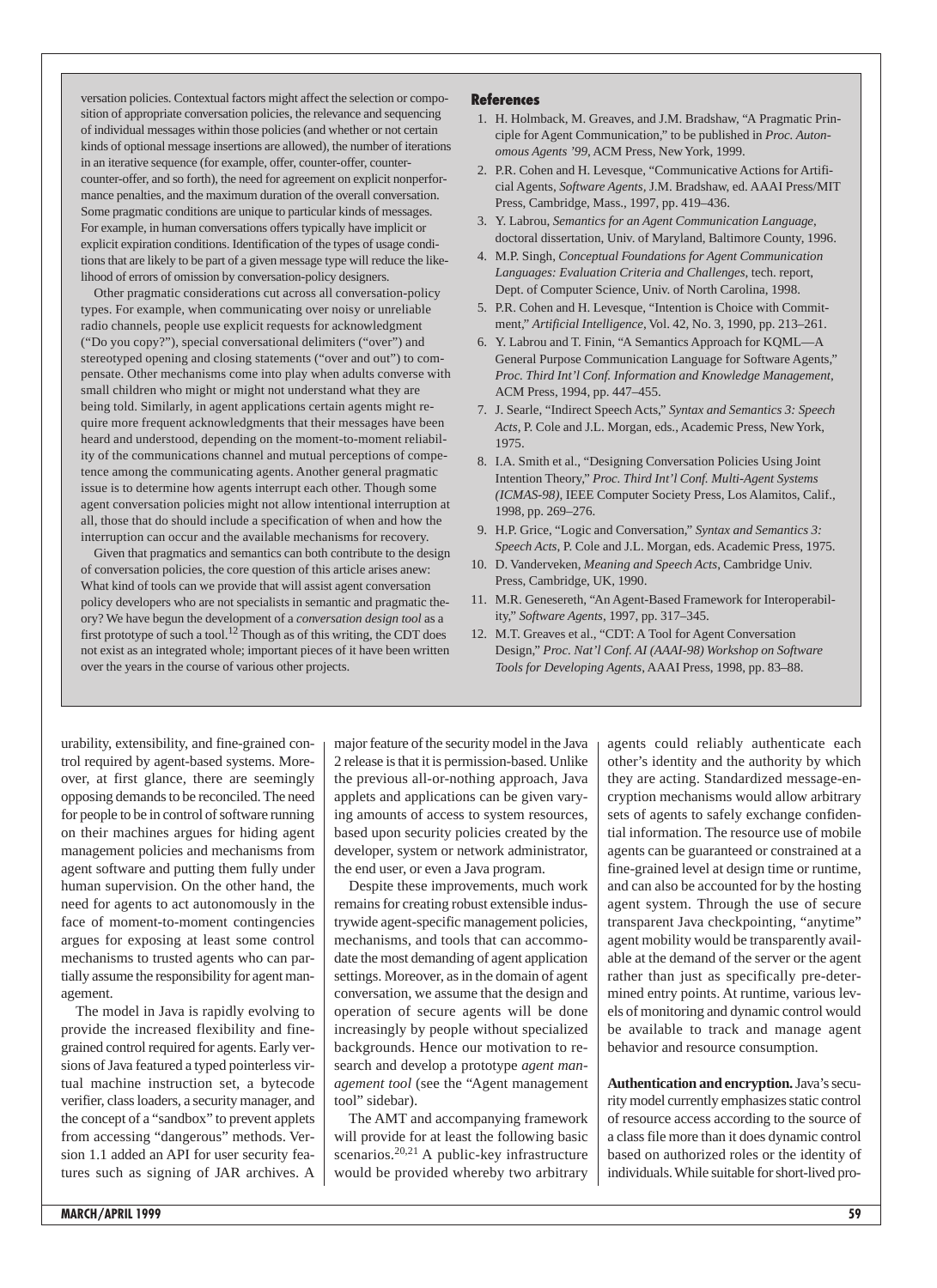#### **Agent-management tool**

In the AMT, we aim to provide a graphical interface for the configuration of security policies for agents and hosts. Unlike the basic policytool Java currently provides to assist users in editing policy files, we are enhancing the initial AMT implementation to contain domain knowledge and conceptual abstractions to allow agent designers to focus their attention more on high-level policy intent than on the details of implementation. For example, resource usage policies for memory, threads, and file space may be specified by simply typing limit parameters into the appropriate graphical field. Mobility policies describing the conditions under which the host is permitted to move the agent can be specified, ranging from informed consent, to notification, to complete transparency to the agent being moved.

Domain knowledge in the AMT can help agent designers determine what kinds of policies are appropriate for a given situation. For example, when does it makes sense for an agent to be mobile, and, in the case of several agents acting on behalf of a single principal, which agents should, could, and should not be mobile? Another special problem involves mobile agents that would be at risk from potentially hostile hosts when traveling with private keys. Given the state of current agent frameworks, we do not think that an agent should ever carry private keys when it travels, as safer alternatives can be found for most motivating situations. For instance, if the desire to carry a private key is to increase fault tolerance (that is, in case the machine where the agent's private key is stored fails), perhaps it would be better to have another agent on another machine under the same security domain provide signing services on the mobile agent's behalf. Thus it may make sense for *negotiation agents* to be

mobile, while *contracting agents* remain static so they can be available to review and sign agreements in a secure local environment.

We are exploring policies for various configurations of hybrid staticmobile agent ensembles to determine optimal policies and performance trade-offs. In our *agent-minion* approach, simpler lightweight mobile agents (minions) are sent on missions to perform shorter-term tasks by more intelligent static agents. Jini could provide an infrastructure for the distribution of minions, while higher-level coordination and management mechanisms would be used at the agent level.

The AMT prototypes we have been building also provide a graphical interface for the monitoring, visualization, and dynamic control of resource usage at runtime so that certain agents in an application can have greater access to resources than others. The goal of the runtime interface is threefold: to guarantee some specified level of agent access or quality of service to agents providing critical functions; to minimize the possibility of unauthorized access or reduce the impact of denial-of-service attacks; and to provide the possibility of detailed resource accounting. We are exploring the tradeoff between intrusiveness on the agent and level of control. For example, our most basic level of management would allow limited control of agents using mechanisms that would work regardless of how the agents were coded; additional levels of management would require minimal code modifications to support advanced features (for example, certificate management) but would in return allow the agent more full resource access and perhaps better performance. Use of a special VM such as Aroma could be regarded as a high level of intrusiveness on an agent, but would allow the finest grain possible of resource monitoring and control without necessarily requiring any code changes by the agent developer.

grams whose instances do not differ significantly from one another, such a model is insufficient for long-lived agent programs whose shifting roles and accumulating knowledge require strong authentication mechanisms that can identify precisely which unique instance is requesting access rights or communication privileges.

We currently base our agent authentication and encryption mechanisms on the extensive Java support for public-key certificate technology.22 Public-key technology is an advance over conventional forms of protection because certificates are public information, no sensitive data (for example, passwords or private keys) need ever flow over the network where it could be intercepted. Additionally, a chain of certificates can be used to establish the line of authority of a particular agent and to resolve liability issues resulting from misbehaving agents. In our framework, JAR files containing agent code are digitally signed using a certificate issued by a trusted third party. Additionally, agents who desire secure transmission of confidential information may communicate using a *Secure Sockets Layer,* which, following an exchange of certificates between the agents, sets up an encrypted channel for messages between them.

We are studying various approaches to building a complete *public-key infrastructure* tailored for agent systems that would provide

management of keys and certificates. Beyond the basic functions, the PKI must also provide support for certificate revocation, key backup and recovery, and updating of key pairs and certificates. We also plan to evaluate the notion of flexible, adaptive management of agent policies and privileges by attribute certificate chains. Our work will complement that of other agent researchers seeking to extend ACLs with additional language security primitives—effectively allowing agents to communicate and reason about security policies by elevating the visibility of selected security mechanisms to the knowledge level.

**Host-resource management.** Mechanisms for monitoring and controlling agent use of host resources are important for three reasons:20

- It is essential that access to critical host resources such as the hard disk be denied to unauthorized agents.
- The use of resources to which access has been granted must be kept within reasonable bounds, assuring a specific quality of service for each agent. Denial-of-service conditions resulting from a poorly programmed or malicious agent's overuse of critical resources are impossible to detect and interrupt without monitoring and con-
- trol mechanisms for individual agents.
- Tracking of resource use enables accounting and billing mechanisms that hosts can use to calculate charges for resident agents.

Resource-protection mechanisms are available at several levels to software developers, including those provided by the networking environment, hardware, the operating system, and the features of a high-level language. With agent technology, however, a persuasive case can be made for the advantages of an approach based on language-based protection primitives.23 While such an approach limits the developer to a restricted set of languages that can be supported, the increased precision in specification of rights, the relative efficiency of rights amplification, the ability to analyze programs statically and not just at runtime, and the portability of the language-based approach argue strongly in its favor. Also, in the context of our work with DARPA and FIPA, most of the language-based mechanisms we describe below can be incorporated transparently into any Java-based agent framework with little or no code modification.

Given its status as the most popular and most rapidly evolving general-purpose safe language for Internet and agent applications, Java is the best first target for a languagebased resource-management approach for the agent community. However, there is still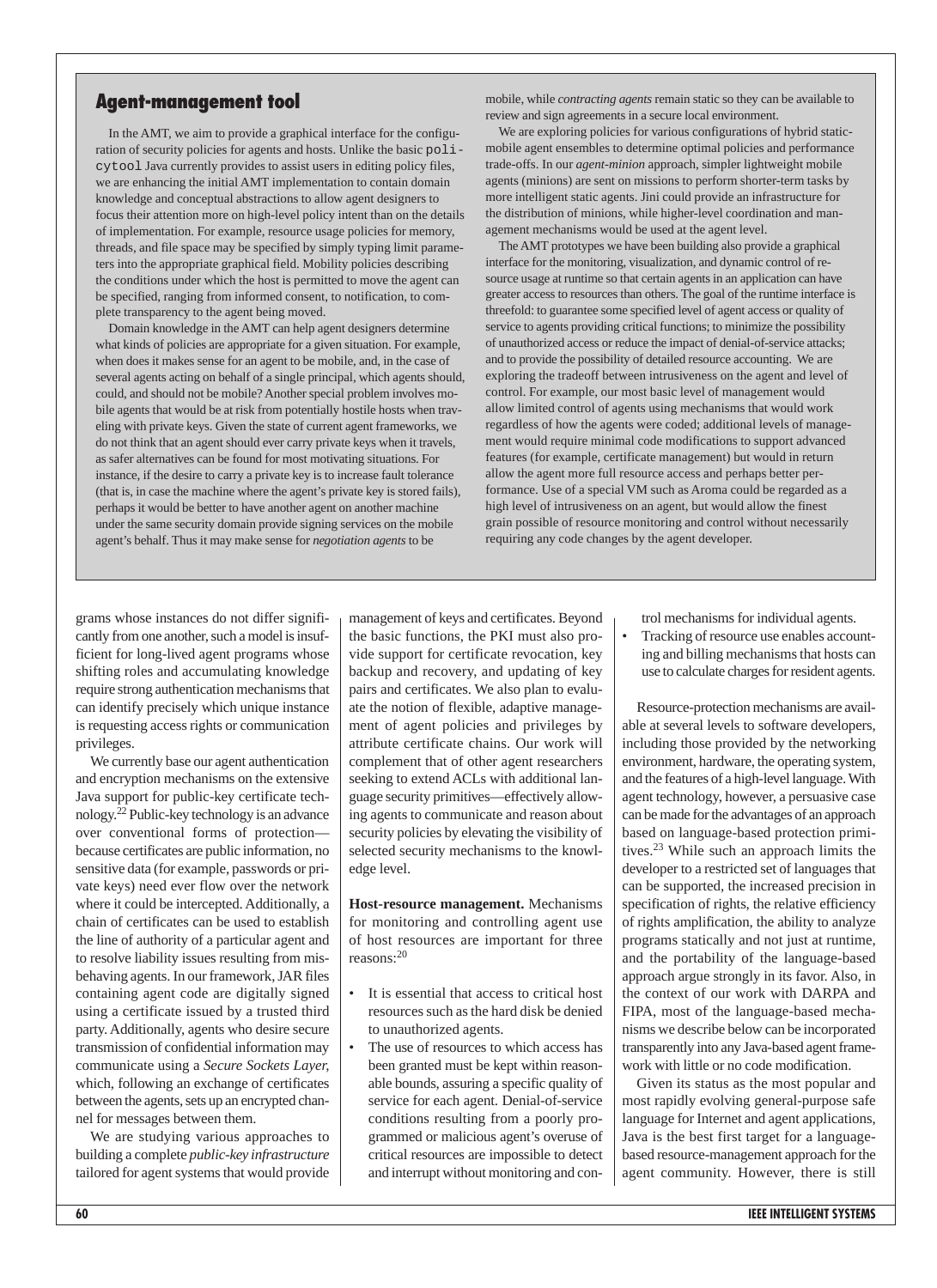much to do to make it suitable for the industrial-strength agent applications of the future. Although the Java 2 security model is a step in the right direction, we anticipate that agent developers will require ever greater levels of flexibility and host systems will need ever greater protection against vulnerabilities that could be exploited by malicious agents. It is likely that some of these features will ultimately require changes to the Java architecture, such as the inclusion of an explicit Resource Manager to complement the current Class Loader and Security Manager.24 For example, while new iterations of the Java security model will increasingly support configurable directory access by supplying the equivalent of access control lists to the Java Security Manager, there is no way to impose limits on how much disk storage or how many I/O operations or how many simultaneous print jobs might be performed by agents. Nor are there ways of controlling thread and process priorities, memory allocation, or even basic functions such as the number of windows that can be opened. A unique opportunity of our research is to explore techniques for dynamic negotiation of resource constraints between agents and the host. We are taking a two-pronged approach: one prong relying on features provided by standard Java mechanisms and security policies, and the other relying on whatever extensions are currently possible through clever programming.

The most important standard Java security mechanisms to exploit are permission classes and policy files. Unlike previous versions, the Java 2 security model defines security policies as distinct from implementation mechanism. Access to resources is controlled by a Security Manager, which relies on a security policy object to dictate whether class X has permission to access system resource Y. The policies themselves are expressed in a persistent format such as text so they can be viewed and edited by any tools that support the policy syntax specification. This approach allows policies to be configurable, and relatively more flexible, fine-grained, and extensible. Developers of applications (such as agents) no longer have to subclass the Security Manager and hard-code the application's policies into the subclass. Agents can make use of the policy file and the extensible permission object to build an application whose security policy can change without requiring changes in source code.

We have launched an effort to show how a limited form of dynamic security services for

an agent host can be provided by standard Java security mechanisms. For example, although the virtual machine's Security Manager cannot be replaced at runtime, the instance of the policy class can. The permissions in the policy file can be rewritten at any time to reflect new contingencies such as events that require overall tightened or relaxed security restrictions. The policy object's refresh() method can then call for an immediate reload of the policy file and will immediately change its behavior. The policy object must be granted by the Security Manager to the calling code in the policy file and, of course, extreme care must be taken to protect this code from anything that might try to hijack its ability to modify the policy file.

*WE HAVE LAUNCHED AN EFFORT TO SHOW HOW A LIMITED FORM OF DYNAMIC SECURITY SERVICES FOR AN AGENT HOST CAN BE PROVIDED BY STANDARD JAVA SECURITY MECHANISMS.*

Approaches relying on standard Java security mechanisms can currently do little more than either grant or deny access to a particular service. A more sophisticated approach would guarantee some specified level of agent quality of service, minimize the impact of denial-of-service attacks, or provide meaningful resource accounting. To this end, we are investigating mechanisms and tools for more adequate resource management. Some of these mechanisms, such as loadtime byte code rewriting, can be implemented without severely impacting performance or requiring changes to the Java Virtual Machine.24 However, the need to evaluate and test other important mechanisms (such as those requiring changes to the thread-scheduling algorithm), as well as the desire to support "anytime" mobility, motivated the design and implementation of a custom virtual machine tailored for investigation of safe agent execution.

"Anytime" mobility. Until recently, each mobile-agent system has defined its own

approach to agent mobility. Though new proposals such as FIPA's agent-mobility standards and OMG's Mobile Agent Facility are a step forward, some of the required elements of security cannot be implemented without foundational support in the Java language standard. The ultimate goal is to define a set of standard underlying Java security policies and mechanisms that will make agent mobility as safe as possible for both the agent and its host. The mobile agent must be able to deal with situations where it has been shipped off to the wrong address, or to a place where needed resources are not available, or to what turns out to be a hostile environment.20 Agent hosts might become unavailable or compromised at a moment's notice, and the agent might need to immediately migrate to a safe place or "die." Also, there is the very real possibility of unauthorized inspection or tampering while the agent is traveling. Agent hosts, on the other hand, must deal with all the resource-management issues we described earlier.

To provide the most flexible and robust approach to these problems, agent mobility must be made fully transparent. This means that mobility must become an "anytime" concept, meaning that an agent can in principle (and in accordance with its unique policies) move or be moved on demand, in the middle of an arbitrary point of execution. There are many Java-based mobile agent systems currently available, such as ObjectSpace Voyager (*www.objectspace.com/products/voyager/ index. html*), Concordia from Mitsubishi Electric ITA Horizon Labs (*www.meitca.com/ HSL/Projects/Concordia/whatsnew.htm*), Odyssey from General Magic (*www.genmagic. com/technology/odyssey. html*), Jumping Beans from Ad Astra (*www.JumpingBeans.com*), and Aglets from IBM.25 While all of these systems provide the ability to transport an agent from one server to another across a network connection, none of these transport mechanisms are completely transparent. The security measures provided in these systems are also not mature enough to enforce the level of fine-grained security and resource control we desire.

Anytime mobility requires that the entire state of the running agent, including its execution stack, be saved prior to a move so that it can be restored once the agent has moved to its new location. The standard term describing this process is *checkpointing*. <sup>26</sup> Over the last few years, the more general concept of *orthogonal persistence* has also been developed by the research community.27 The goal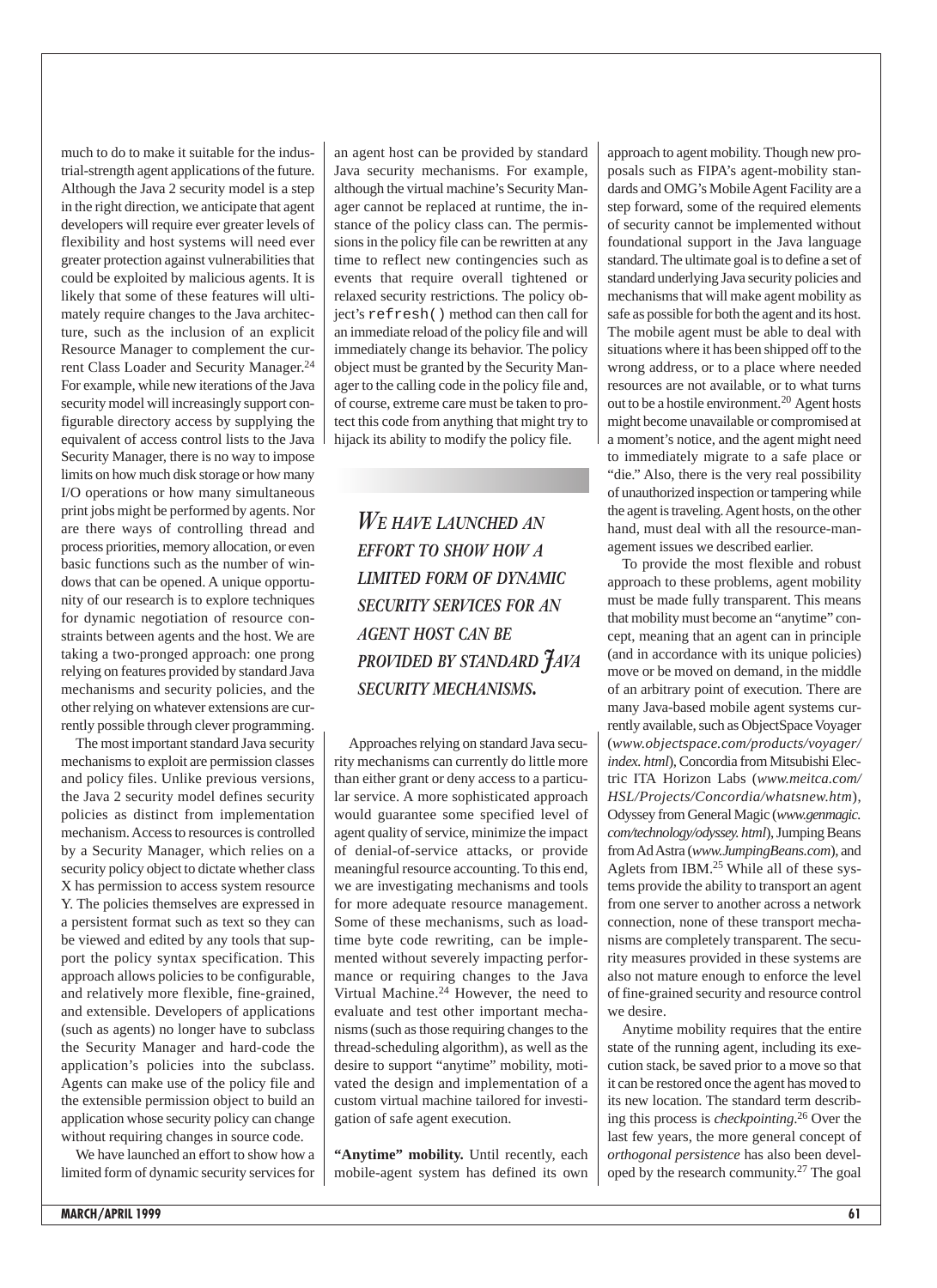of orthogonal persistence research is to define language-independent principles and language-specific mechanisms by which persistence can be made available for all data, irrespective of type. Ideally, the approach would not require any special work by the programmer (for example, implementing serialization methods in Java or using transaction interfaces in conjunction with object databases), and there would be no distinction made between short-lived and long-lived data.

One of Java's powerful features as a programming language is that its bytecode format, which is interpreted or compiled on the fly by the Java Virtual Machine (VM) residing on the host platform, enables checkpointing in a machine-independent format. This allows the bytecode in principle to be restored on machines of differing architecture. A similar but somewhat less general approach was originally implemented in General Magic's Telescript language.<sup>28</sup> While it is possible to achieve some measure of transparent persistence by techniques such having a special class loader insert read and write barriers into the source code before execution, such an approach poses many problems:29

- the transformed bytecodes could not be reused outside of a particular persistence framework, defeating the Java platform goal of code portability;
- such an approach would not be applicable to the core classes, which cannot be loaded by this mechanism; and
- the code transformations would be exposed to debuggers, performance monitoring tools, the reflection system, and so forth, compromising the goal of complete transparency.

To make it possible to explore issues of anytime mobility and of agent security and resource control not possible to do with current Java VMs, we have developed a new VM (Aroma) from scratch. $21$  The new virtual machine supports checkpointing at almost any moment. This capability lets an agentbased system implement fully transparent agent mobility in Java, a feature not available in any other commercial agent framework. This feature can be extended to provide anytime mobility, where the agent or the system can initiate the move of an agent from one host to another while retaining the complete state of the agent. The new VM also supports a finer grain of security and resource control than is available using the current Java stan-

dard implementation, allowing the system or user to dynamically monitor and control resource usage rates and permissions according to the behavior of the agent, the availability of resources, and demands by other agents. We hope that research results deriving from our implementation of the VM and its application in an agent context will help spur the adoption of required features for anytime mobility and fine-grained resource control in future versions of the standard Java platform. We are coordinating our work with related research efforts in persistent Java, such as those underway at Sun Laboratories.29

Secure transparent mobility involves other concerns beyond simply saving and restoring execution state. Encryption mechanisms must

*WE AGREE WITH THE OBSERVATION OF KURT LEWIN, WHO SAID THAT THERE IS NOTHING QUITE SO PRACTICAL AS A GOOD THEORY.*

ensure that the mobile agent not be available for inspection or alteration en route to its new destination and that the running agent be securely transported along with the agent from the current host to the new host. The agent also must deal with issues of reliably releasing resources on the old host, acquiring them on the new one, and handling the situation gracefully if expected resources are unavailable. Moreover, a mobile agent cannot always know which classes it will need to take with it. If the agent's host is no longer available after the move, additional required classes will need to be found elsewhere, which might introduce versioning problems as well as some new security and liability issues.

Transparent anytime mobility is vital for situations where there are long-running or long-lived agents and, for reasons external to the agents, they need to suddenly move or be moved from one host to another. In principle, such a transparent mechanism would allow the agents to continue running without any loss of their ongoing computation and, depending on circumstances, the agents need not even be aware of the fact that they have been moved. Such an approach will be useful in building distributed systems with com-

plex load-balancing requirements. The same mechanism could also be used to replicate agents without their explicit knowledge. This would allow the support system to replicate agents and execute them possibly on different hosts for safety, redundancy, performance, or other reasons.

**A**TRULY POWERFUL TOOL CAN change its user. That, in a nutshell, is what we hope we, along with the rest of the agent research community, can achieve: a change for the better in the process of agent development. As computer scientists, this research casts us in a familiar role: we create the tools that implement the underlying theory, which in turn will leverage and extend the capabilities of the domain experts who will develop the individual agents. Just as the advent of verification tools led to digital circuits that were more dependable, we expect that tools such as the ones we have described for conversation and security design will lead to agent-based systems that are more robust and reliable.

As can be seen by the tentative and general nature of some of our conclusions above, there is still much work to be done in the realm of agent theory to support the development of good tools. We agree with the observation of Kurt Lewin, who said that there is nothing quite so practical as a good theory.30 We expect an agent-design tool to prove useful to the extent that we have serviceable theories to explain its basis of operation and delineate its scope of application.

For example, tool-makers can exploit theory as a basis for clarifying their underlying assumptions, and also as an infrastructure upon which to build integrated collections of tools and techniques. Tool-users, on the other hand, need a robust theory to serve as the conceptual rationale for the principled application of their tools: an operator's manual alone is not sufficient.<sup>1</sup>

Good tools can also benefit those who are developing agent theory. By creating powerful tools that allow us to explore specific decisions about appropriate management or conversation policies in the context of a given application, we will have thereby created a mechanism with which to explore the theories themselves. $\Box$